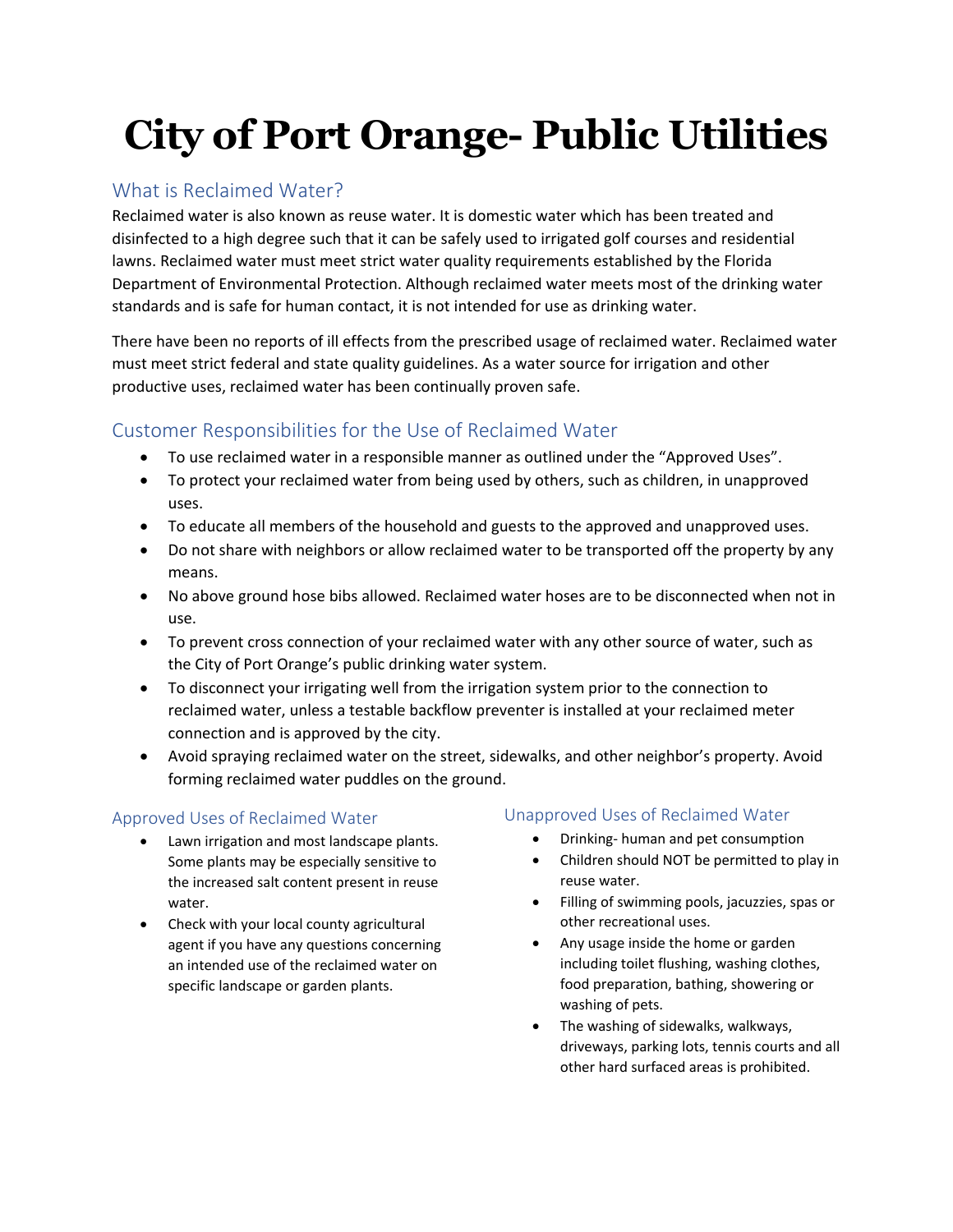# Watering Restrictions

The St. John's River Water Management District's watering restrictions are designed to ensure the efficient use of water for landscape irrigation. The watering restrictions they have put into place allow enough water to maintain a healthy landscape year-around. Daylight savings time starts on the second Sunday in March and goes until the first Sunday in November. The watering restrictions for this time period are below.

### Residential:

- Odd Numbered Addresses: Wednesday and Saturday
- Even Numbered Addresses: Thursday and Sunday
- Non-Numbered Addresses: Wednesday and Saturday

#### Nonresidential:

• All Properties: Tuesday and Friday

Customers are required to water no more than (1) hour per zone and no more than ¾ inch of water per zone per irrigation day. Water only when needed, and not between 10:00am and 4:00pm.

During Eastern Standard Time (the first Sunday in November until the second Sunday in March) the watering restrictions will change to one day a week for each of the above categories.

> For more information on watering restrictions, visit <https://www.sjrwmd.com/wateringrestrictions/>

# Reclaimed Water Irrigation

Customers using reclaimed water are allowed to irrigate (3) days per week under the city's ordinance. Please see City Code of Ordinances Section 74-202 for more information.

Residential: (12:00 midnight to 8:00am):

- Odd Numbered Addresses: Monday, Wednesday and Saturday
- Even Numbered Addresses: Tuesday, Thursday and Sunday

### Nonresidential: (6:00pm to 12:00 midnight):

- Odd Numbered Addresses: Monday, Wednesday and Saturday
- Even Numbered Addresses: Tuesday, Thursday and Sunday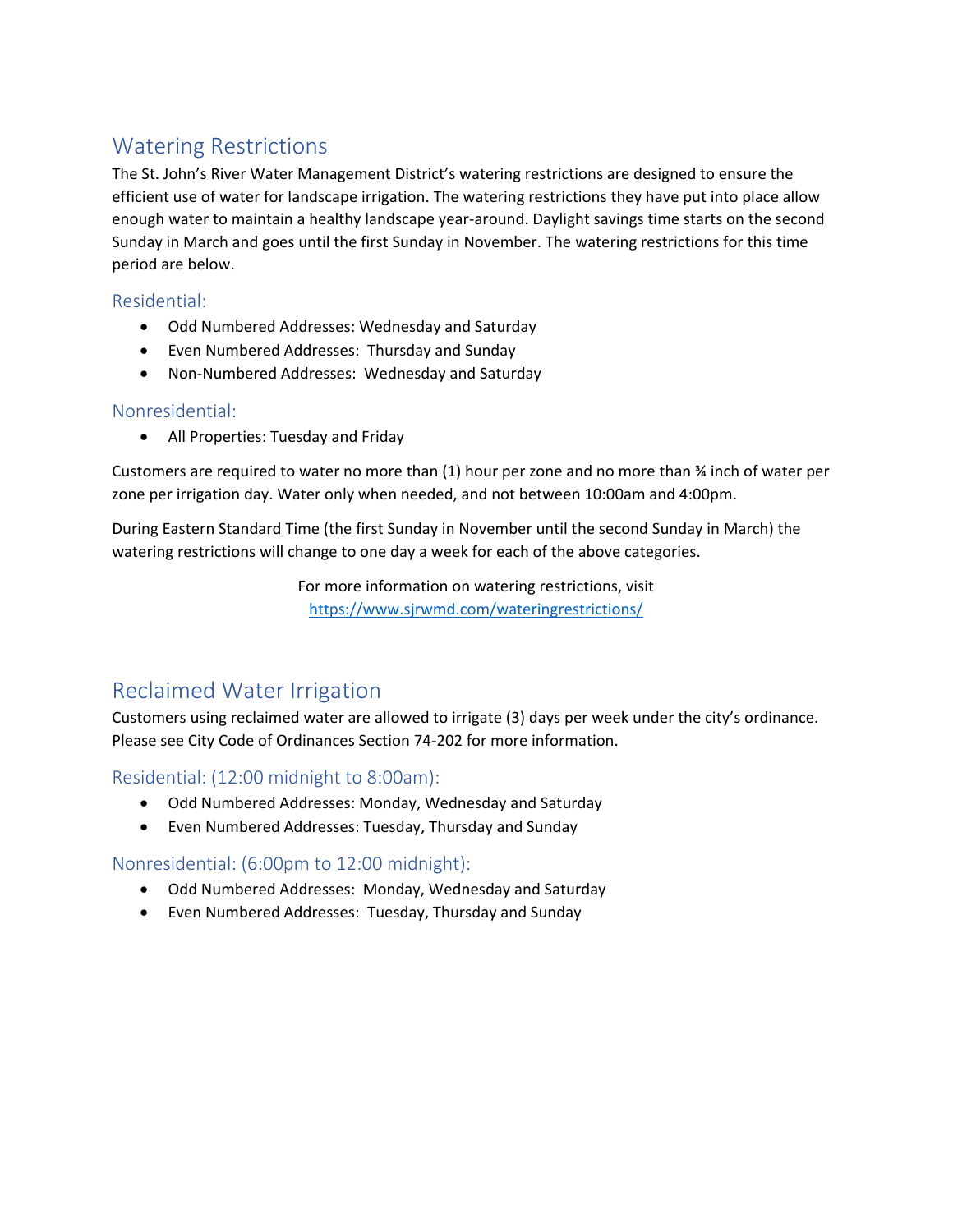# **Reclaimed Projects**

## City of Port Orange- Recharge Reservoirs

## The Completion of a Full Circle

Projects have a purpose with a start, a finish and the opportunity for something that lasts long into the future. In the City of Port Orange, the recharge reservoirs purpose is to benefit the environment by using the scarce resource of water in ways that are innovative and creating a beautiful new ecosystem. When the project was finished, it not only became a place for storing water for citizen irrigation, but it also became a wildlife refuge while drastically reducing the discharge of water into the Halifax River. It is just how things should be.

Prior to the reservoirs, reuse water was discharged into the Halifax River in low demand periods. In contrast, during high demand periods the reclaimed water plant could not produce enough discharge to meet the demand. Instead of building 50 tanks holding 3 million gallons of water each, why not dig 2 lakes to have even more capacity. This completely changed the ability to provide a high-quality product to the public on demand. The unseen service is the reduction of drinking water used for irrigation and this benefit is a cost savings and it stretches the conservation of aquifer water.



## Dunlawton Drainage and Halifax Augmentation

With the successful completion of two major projects, the City of Port Orange now has an effective means to alleviate flooding on Dunlawton Ave and augment storm water into the reclaimed water system. These two systems work in conjunction during Hurricane Matthew to keep pond levels down and send excess storm water to the Halifax River and the City's Recharge Reservoir west of I-95.

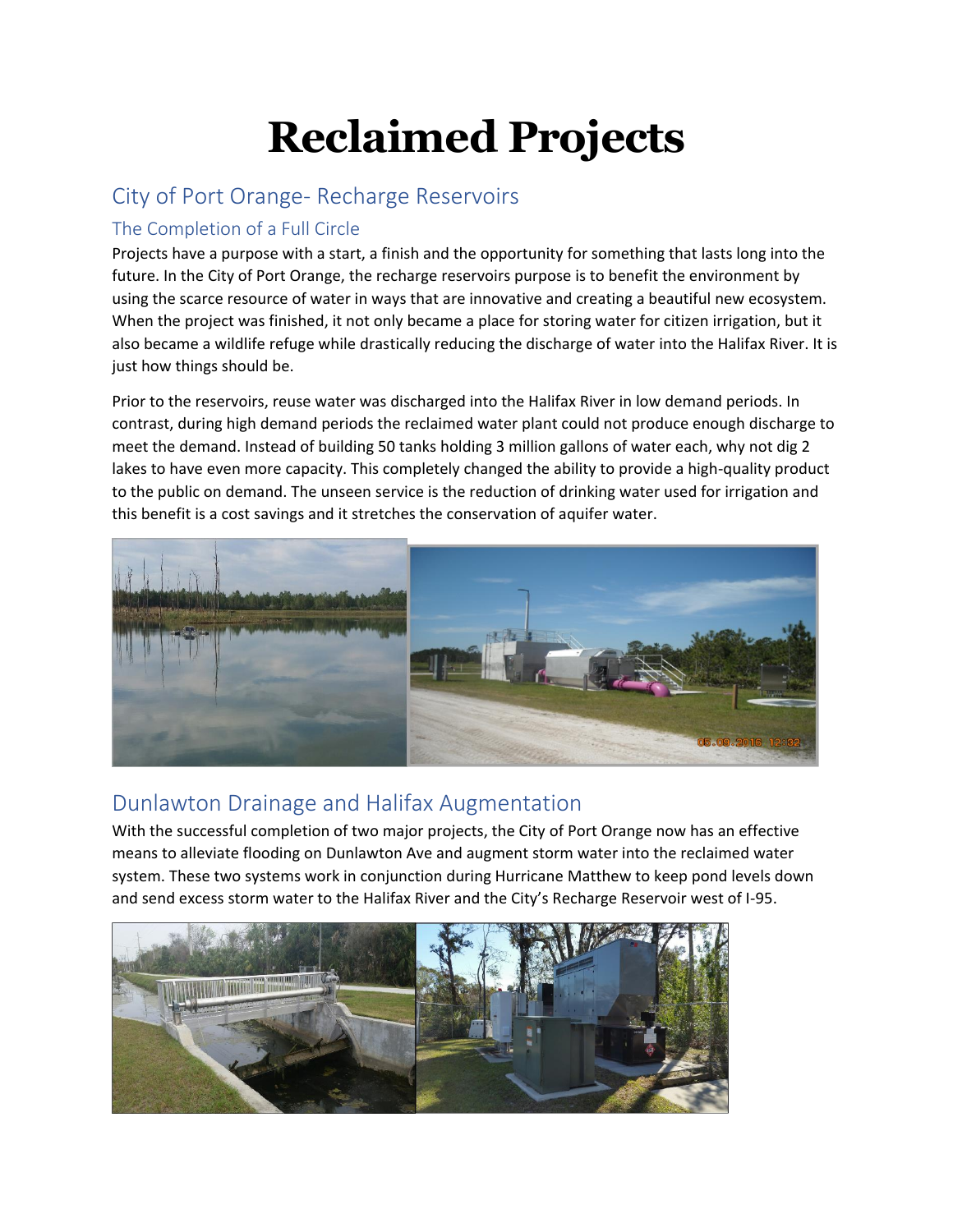# **Cross Connections**

A cross connection is a point in the plumbing system where the potable (drinking) water supply is connected to a non-potable source. Pollutants or contaminants can enter the drinking water system through controlled cross connections when backflow occurs.

Cross connections can be found in all plumbing systems. It is important that each cross connection be identified and evaluated as to the type of backflow protection required to protect the drinking water. Some common cross connections include: wash basins and sinks, swimming pools, irrigation sprinkler systems, hose bibs, and reuse water lines.

# What is Backflow?

Backflow is when water flows in the opposite direction from its natural flow. With the direction of flow reversed, due to a change in pressures, backflow can allow contaminants to enter our drinking water system through cross connections. There are two types of backflow; back siphonage and backpressure.

Back siphonage is caused by a negative pressure in the supply line to a facility or plumbing fixture. A few ways back siphonage may occur are: during water line breaks, when repairs are made to the water lines, and when shutting off the water supply.

Backpressure can occur when the potable water supply is connected to another system operated at a higher pressure or has the ability to create pressure, etc. Principle cases are booster pumps, pressure vessels, and elevated pumping.

Of particular concern are homes on our system that also have private wells, customers with reuse water hook-ups, or from yard irrigation systems through backflow or back siphonage. Interconnection through plumbing errors is sometimes found to be a cause of cross connection.

# Why Should I Be Concerned?

Backflow can allow contaminants to enter our dinking water system. The Florida Department of Environmental Protection categorizes possible contamination hazards as either high or low.

- High Hazards- any substance that, if introduced to the public water system, could cause illness, death or spread disease. Example: industrial fluids or waste.
- Low Hazards- any substance that, if introduced to the public water system, would not be a health hazard but would constitute a nuisance or be aesthetically objectionable. Examples: pollutants which would affect the color or odor of the water.

These types of hazards are not wanted in our community drinking water, which makes backflow prevention necessary.

# What Can I Do to Prevent Contamination?

- Do keep the ends of hoses clear of all possible contaminants.
- Do buy and install hose bib type vacuum breakers (available at hardware or plumbing stores) on all threaded faucets in and around your home, if not already equipped with a built-in vacuum breaker.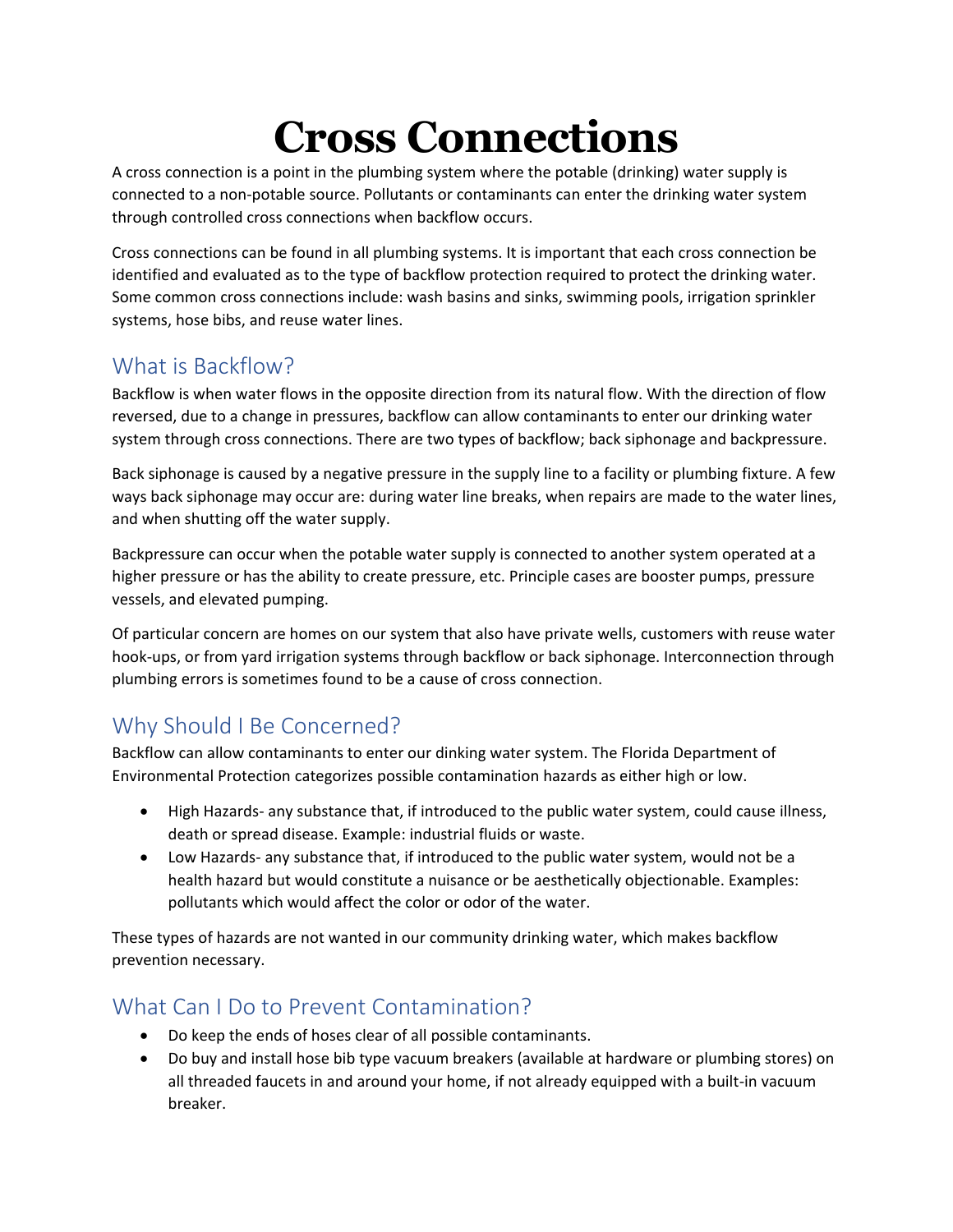- Do install an approved backflow prevention assembly on all underground lawn irrigation system. (An irrigation permit is needed from the Volusia County Health Department)
- Don't submerge hoses in buckets, pools, tubs, sinks, ponds, etc.
- Don't use spray attachments (like lawn fertilizers or herbicides/pesticides) without a backflow prevention device.
- Don't connect waste pipes from water softeners or other treatment systems to the sewer or submerged drain pipes.
- Don't use a hose to unplug blocked toilets, sewers, etc.
- Don't connect reuse lines to the drinking water supply.
- Don't leave hoses laying on the ground.

### City of Port Orange Cross Connection Program Requirements

Businesses are required to meet the cross-connection standards of the City Code 74-241 to 74-253.

Residents should follow the information found here.

# **Other Information**

### Cooking Oil Disposal Tips

- Cooking oil, fats and grease should never be put down the drain!
- Small amounts of cooking oil should be poured into disposable containers (can, milk or juice cartoon) and put in the trash.
- Dishes and pots coated with grease should be wiped clean with disposable towels prior to being washed in the sink or dishwasher.
- Large amounts of cooking oil from deep fryers should be brought to the Water Reclamation Facility for disposal. There is a used cooking oil collection container at the Water Reclamation Facility located at 817 Oak Street.
- For more information, call 386-506-2785.

### Motor Oil

It is illegal to pour used motor oil down the drain!

Please take all used motor oil to one of the following locations or call auto part stores to see if they accept used motor oil.

- Wal-Mart
- County Fire Station #12 at 975 Taylor Road
- Volusia County Landfill at 1990 Tomoka Farms Road

## PAYING YOUR UTILITY BILL

There are a few ways to pay our utility bill!

- 1. Pay by mail- each bill includes a payment envelope for your convenience.
- 2. Pay in person- you may visit the office at 1000 City Center Circle. There is also a drop off box in the drive-through area for payments by check or money orders.